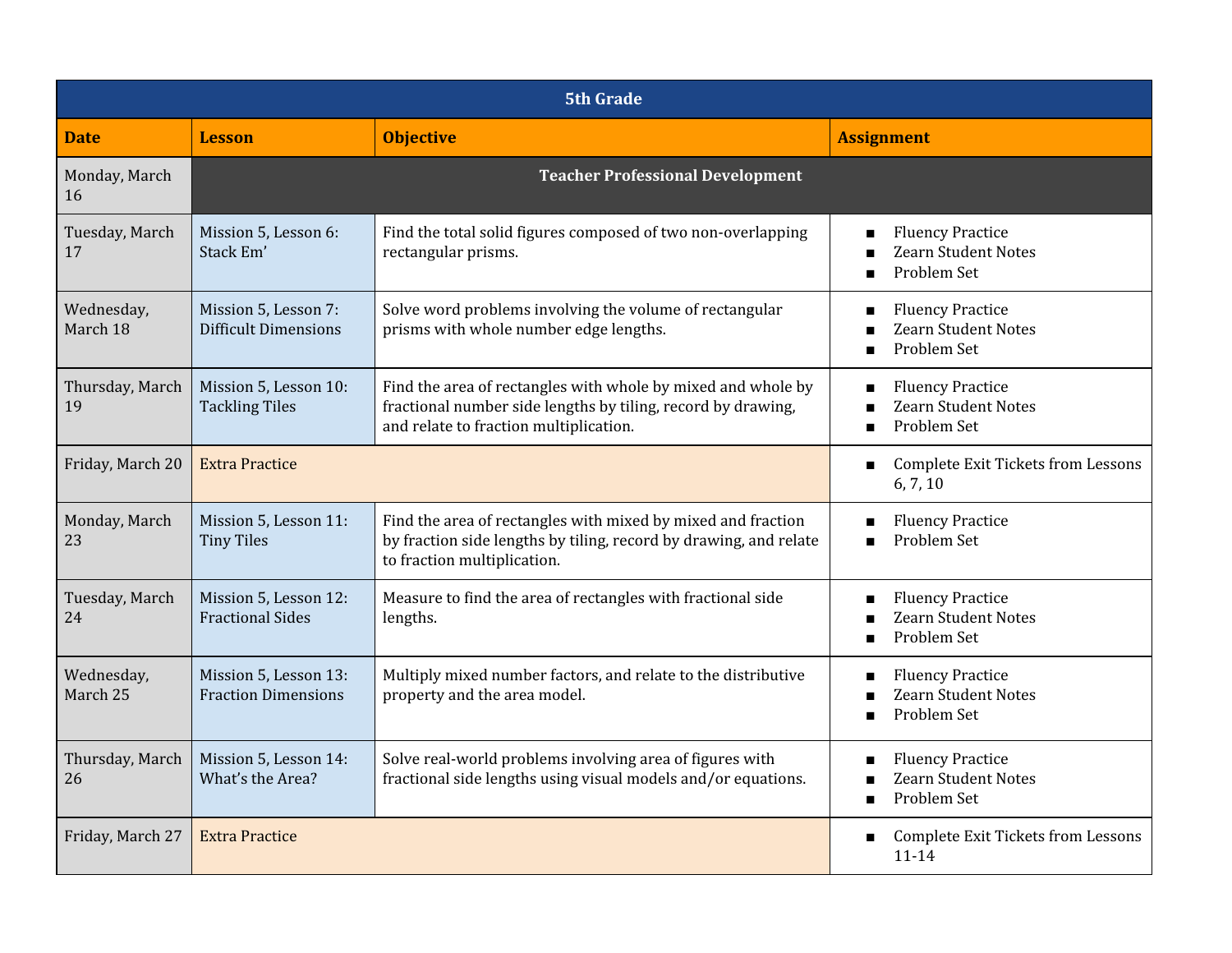| <b>6th Grade Math</b>  |                                                                                           |                                                                                                                                                                                                                                       |                                                                                                                         |
|------------------------|-------------------------------------------------------------------------------------------|---------------------------------------------------------------------------------------------------------------------------------------------------------------------------------------------------------------------------------------|-------------------------------------------------------------------------------------------------------------------------|
| <b>Date</b>            | <b>Lesson</b>                                                                             | <b>Objective</b>                                                                                                                                                                                                                      | <b>Assignment</b>                                                                                                       |
| Monday, March<br>16    | <b>Teacher Professional Development</b>                                                   |                                                                                                                                                                                                                                       |                                                                                                                         |
| Tuesday, March<br>17   | Unit 7, Lesson 4:<br><b>Ordering Rational</b><br><b>Numbers</b>                           | I can compare and order rational numbers.<br>I can use phrases like "greater than," "less than," and "opposite" to<br>compare rational numbers.                                                                                       | For each lesson:<br>1. Review Lesson<br>Summary<br>2. Complete Lesson<br>Activities<br>3. Complete Practice<br>Problems |
| Wednesday,<br>March 18 | Unit 7, Lesson 5:<br><b>Using Negative</b><br>Numbers to Make<br><b>Sense of Contexts</b> | I can explain and use negative numbers in situations involving money.<br>I can interpret and use negative numbers in different contexts.                                                                                              |                                                                                                                         |
| Thursday, March<br>19  | Unit 7, Lesson 6:<br>Absolute Value of<br><b>Numbers</b>                                  | I can explain what the absolute value of a number is.<br>I can find the absolute values of rational numbers.<br>I can recognize and use the notation for absolute value.                                                              |                                                                                                                         |
| Friday, March 20       | Unit 7, Lesson 7:<br><b>Comparing Numbers</b><br>and Distance from Zero                   | I can explain what absolute value means in situations involving elevation.<br>I can use absolute values to describe elevations.<br>I can use inequalities to compare rational numbers and the absolute values<br>of rational numbers. |                                                                                                                         |
| Monday, March<br>23    | Unit 7, Lesson 8:<br>Writing and Graphing<br>Inequalities                                 | I can graph inequalities on a number line.<br>I can write an inequality to represent a situation.                                                                                                                                     |                                                                                                                         |
| Tuesday, March<br>24   | Unit 7, Lesson 9:<br>Solutions of<br>Inequalities                                         | I can determine if a particular number is a solution to an inequality.<br>I can explain what it means for a number to be a solution to an inequality.                                                                                 |                                                                                                                         |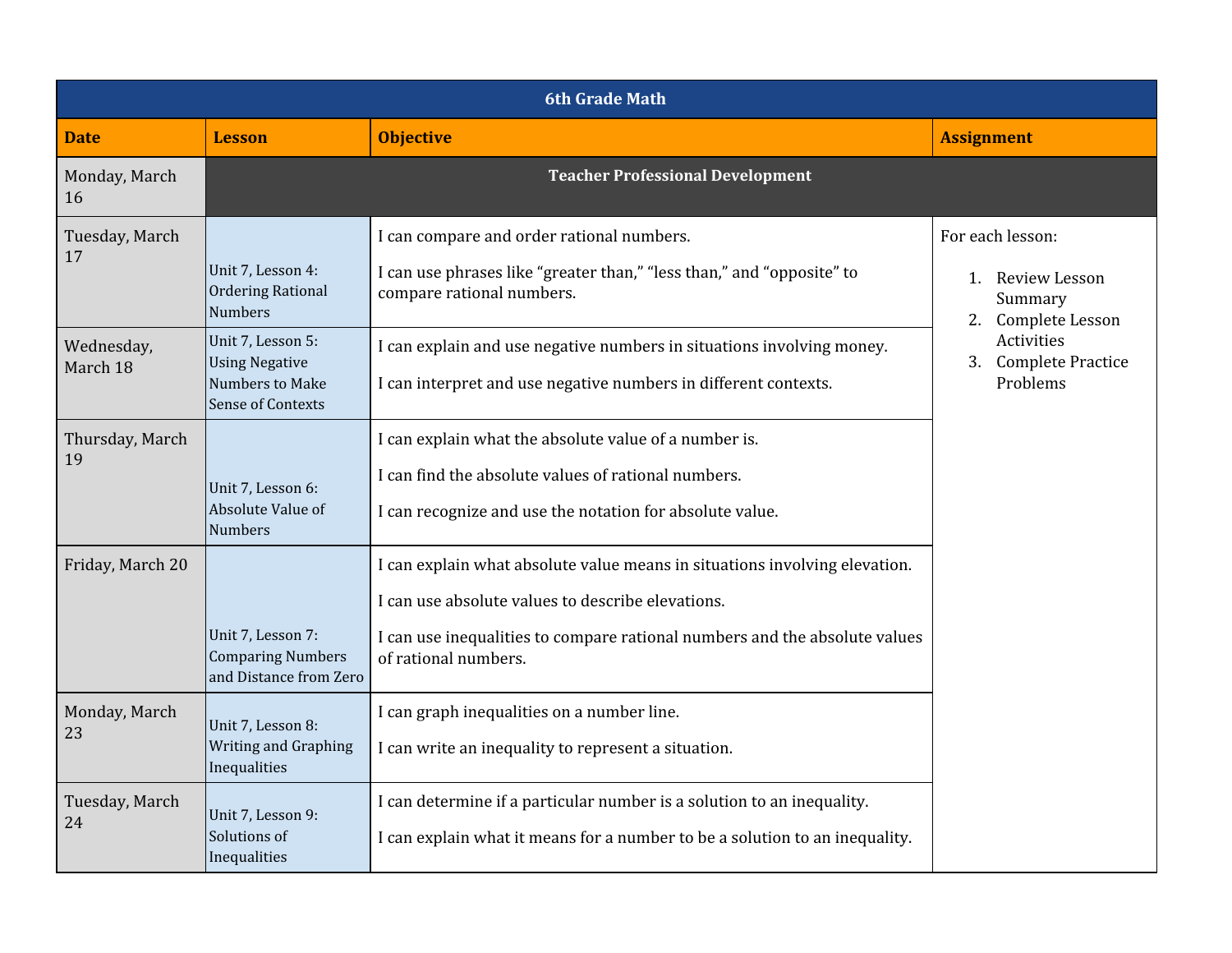|                        |                                                            | I can graph the solutions to an inequality on a number line.                                                                                                                               |
|------------------------|------------------------------------------------------------|--------------------------------------------------------------------------------------------------------------------------------------------------------------------------------------------|
| Wednesday,<br>March 25 | Unit 7, Lesson 10:<br>Interpreting<br>Inequalities         | I can explain what the solution to an inequality means in a situation.<br>I can write inequalities that involve more than one variable.                                                    |
| Thursday, March<br>26  | Unit 7, Lesson 11:<br>Points on the<br>Coordinate Plane    | I can describe a coordinate plane that has four quadrants.<br>I can plot points with negative coordinates in the coordinate plane.<br>I know what negative numbers in coordinates tell us. |
| Friday, March 27       | Unit 7, Lesson 12:<br>Constructing the<br>Coordinate Plane | When given points to plot, I can construct a coordinate plane with an<br>appropriate scale and pair of axes.                                                                               |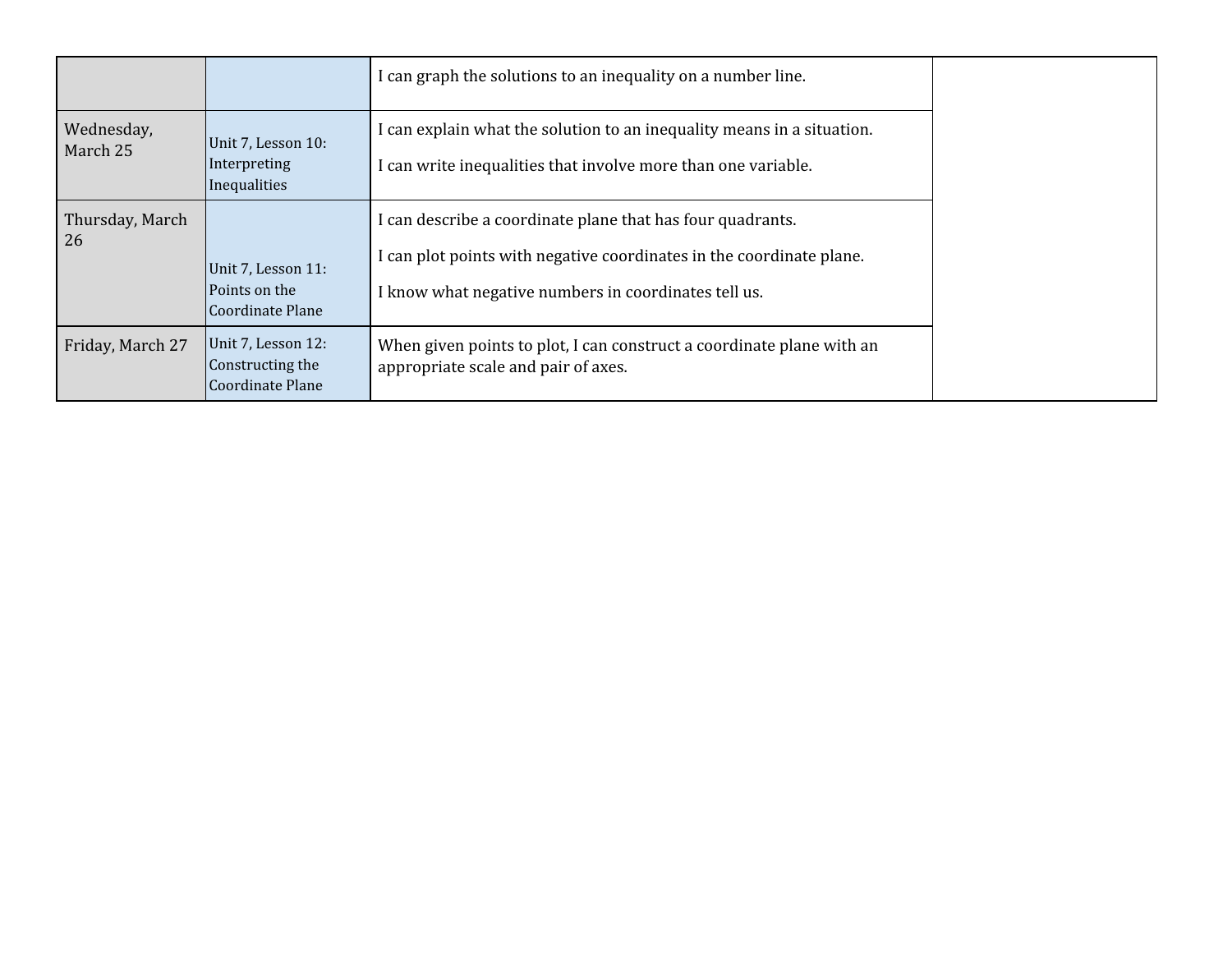| <b>7th Grade Math</b>  |                                                                             |                                                                                                                                                                                                                                        |                                                                             |
|------------------------|-----------------------------------------------------------------------------|----------------------------------------------------------------------------------------------------------------------------------------------------------------------------------------------------------------------------------------|-----------------------------------------------------------------------------|
| <b>Date</b>            | <b>Lesson</b>                                                               | <b>Learning Goals</b>                                                                                                                                                                                                                  | <b>Assignment</b>                                                           |
| Monday, March<br>16    |                                                                             | <b>Teacher Professional Development</b>                                                                                                                                                                                                |                                                                             |
| Tuesday, March<br>17   | Unit 8, Lesson 5:<br><b>More Estimating</b><br>Probabilities                | I can calculate the probability of an event when the outcomes in the<br>sample space are not equally likely.<br>I can explain why results from repeating an experiment may not exactly<br>match the expected probability for an event. | For each lesson:<br>Review Lesson<br>1.<br>Summary<br>Complete Lesson<br>2. |
| Wednesday,<br>March 18 | Unit 8, Lesson 6:<br>Estimating<br><b>Probabilities Using</b><br>Simulation | I can simulate a real-world situation using a simple experiment that<br>reflects the probability of the actual event.                                                                                                                  | Activities<br><b>Complete Practice</b><br>3.<br>Problems                    |
| Thursday, March<br>19  | Unit 8, Lesson 7:<br><b>Simulating Multi-step</b><br>Experiments            | I can use a simulation to estimate the probability of a multi-step event.                                                                                                                                                              |                                                                             |
| Friday, March 20       | Unit 8, Lesson 8:<br><b>Keeping Track of All</b><br>Possible Outcomes       | I can write out the sample space for a multi-step experiment, using a list,<br>table, or tree diagram.                                                                                                                                 |                                                                             |
| Monday, March<br>23    | Unit 8, Lesson 9:<br>Multi-step Experiments                                 | I can use the sample space to calculate the probability of an event in a<br>multi-step experiment.                                                                                                                                     |                                                                             |
| Tuesday, March<br>24   | Unit 8, Lesson 10:<br><b>Designing Simulations</b>                          | I can design a simulation to estimate the probability of a multi-step<br>real-world situation.                                                                                                                                         |                                                                             |
| Wednesday,<br>March 25 |                                                                             | I can calculate the difference between two means as a multiple of the<br>mean absolute deviation.                                                                                                                                      |                                                                             |
|                        | Unit 8, Lesson 11:<br><b>Comparing Groups</b>                               | When looking at a pair of dot plots, I can determine whether the<br>distributions are very different or have a lot of overlap.                                                                                                         |                                                                             |
| Thursday, March        | Unit 8, Lesson 12:<br><b>Larger Populations</b>                             | I can explain why it may be useful to gather data on a sample of a                                                                                                                                                                     |                                                                             |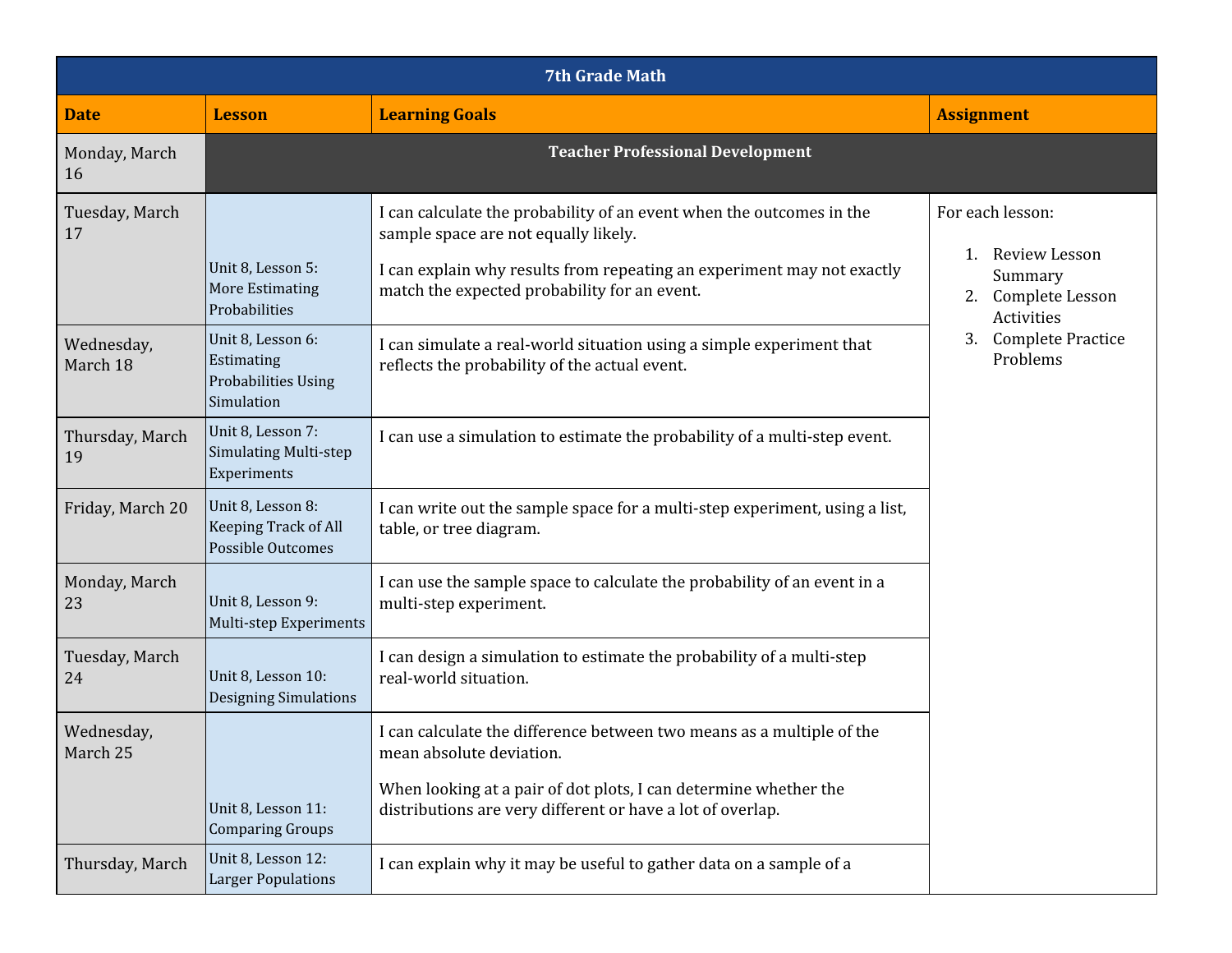| 26               |                                                    | population.<br>When I read or hear a statistical question, I can name the population of<br>interest and give an example of a sample for that population.                                                                                                                                                                                          |
|------------------|----------------------------------------------------|---------------------------------------------------------------------------------------------------------------------------------------------------------------------------------------------------------------------------------------------------------------------------------------------------------------------------------------------------|
| Friday, March 27 | Unit 8, Lesson 13:<br>What Makes a Good<br>Sample? | I can determine whether a sample is representative of a population by<br>considering the shape, center, and spread of each of them.<br>I know that some samples may represent the population better than<br>others.<br>I remember that when a distribution is not symmetric, the median is a<br>better estimate of a typical value than the mean. |